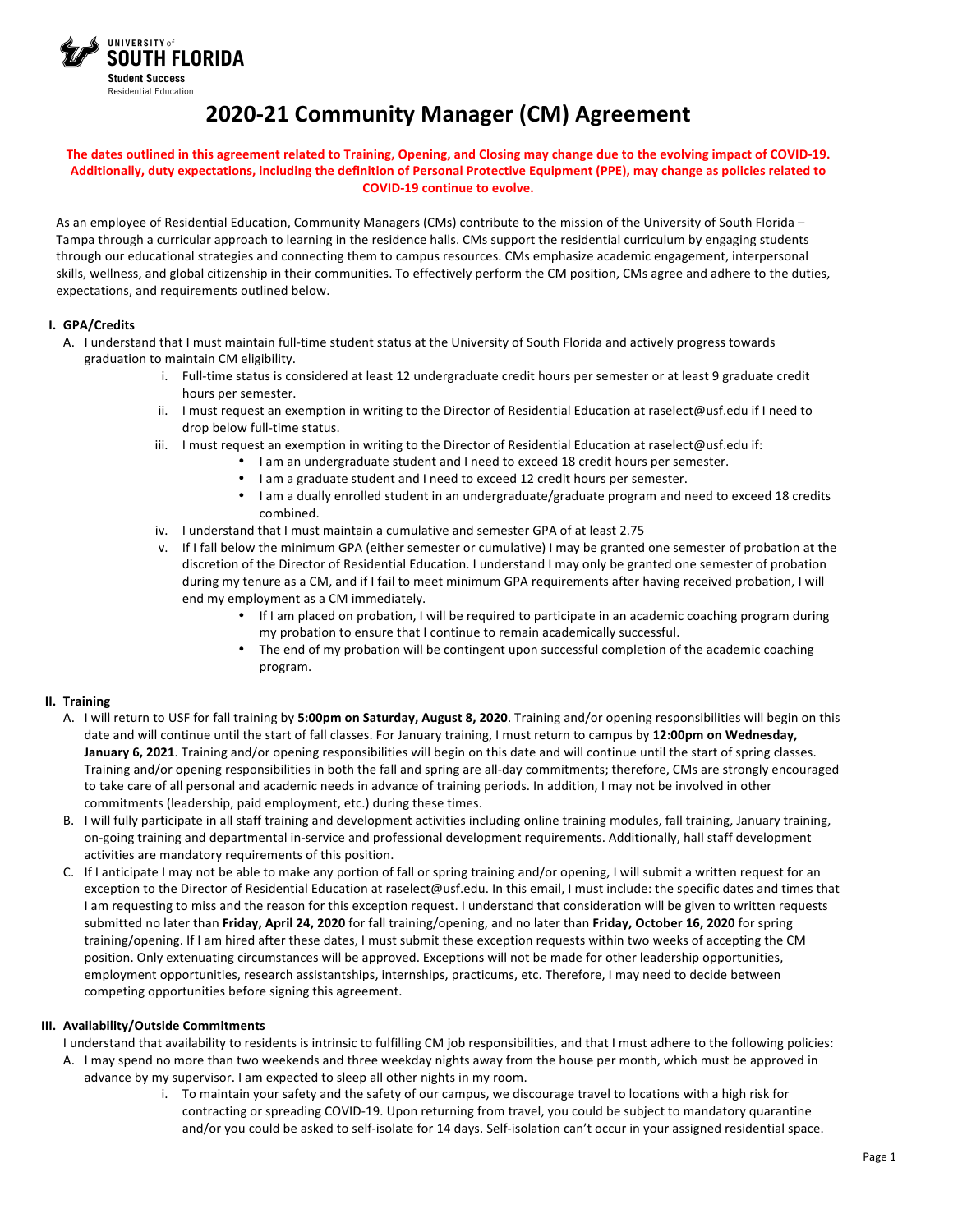- B. I will be present in my community and on campus during important times of the year, including the duration of Week of Welcome (including the first full weekend of both the fall and spring semesters), all residence hall closing weekends in both the fall and spring semesters, and Resident Assistant (RA)/CM Selection Weekend(s).
- C. I will be available and accessible daily to have intentional interactions with my residents in accordance with the residential curriculum. My availability will meet the needs of all residents and their various schedules so that all residents have an opportunity to reach me on a regular basis.
- D. I will follow all guest policies, including those outlined in the 2020-21 Student Housing Addendum. I will not have visitors for extended periods of time as this may interfere with my accessibility to my residents in real or perceived ways.
- E. I understand that while I may serve my organization/chapter as an executive board member, I must prioritize my CM position. My executive board role will not take priority over my CM job responsibilities.
- F. Other paid employment, applied experiential activities, and significant club participation must be balanced with the time commitments of the CM role. However, if other paid employment, research assistantships, internships, practicums, etc. are desired, all of the following criteria need to be met. Hereafter, all activities listed above will be referred to as outside commitments.
	- i. Outside commitments, including paid employment, must be approved by the supervisor prior to working; approval is not automatic.
	- ii. Outside commitments are limited to no more than twelve (12) hours per week, with no more than nine (9) hours of paid employment per week permitted. For international students please review permitted working hours per your visa status to verify how many hours you are eligible to work.
	- iii. Outside commitments and employment must not interfere with the CM's ability to complete required duties including, but not limited to, meetings, staff training, duty shifts, and programs on the floor or in the area. Outside commitments and employment will not be considered in scheduling meetings or on-duty responsibilities.
	- iv. CMs are unable to hold internship opportunities that exceed twelve (12) hours per week and/or impact positional responsibilities and expectations. This includes teaching internships, medical internships, etc. These opportunities can't exceed the maximum number of credits per semester. Internships can't impact training responsibilities, opening/closing responsibilities, the outside commitments policy, or expectations about community engagement. Exceptions to this policy must be emailed to the Director of Residential Education at raselect@usf.edu by **Friday, April 24, 2020**. If I am hired after this date, I must submit this exception request within two weeks of accepting the CM position.
	- v. Long-term employment and outside commitments should have consistent hours throughout the semester to allow for consistency with CM responsibilities.
	- vi. Job performance must be acceptable at all times. I understand that I may receive progressive discipline, up to termination, if individual performance expectations are not achieved.

# **IV. Interpersonal and Learning-Centered**

As a Community Manager, I will invest in the overall growth and welfare of each resident. I understand that I am responsible for facilitating a learning-centered environment that meets the desired outcomes of the residential curriculum. While COVID-19 will not change these responsibilities of an CM, the mode by which these are accomplished may need to change throughout the academic year. I commit to the following:

- A. I will be available and accessible to residents, spend time in the house, and regularly interact with the house community per the specific time requirements and expectations of my supervisor. This includes virtual presence and engagement via Bulls in the Cloud.
- B. I will have a thorough understanding of the duties required of me as outlined in the residential curriculum lesson plans provided by my supervisor. If I do not understand the expectations, I will quickly follow-up with my supervisor.
- C. I will assist residents with personal, relational, social, cultural, emotional, and academic concerns while ensuring privacy, referring students to appropriate resources, and recognizing and reporting concerns and issues to my supervisor.
- D. I will know all assigned residents by the end of the first three weeks of classes and, throughout the year, I will help residents feel like equal and important members of the community by actively engaging them in intentional interactions and dialogue.
- E. I will ensure that residents understand my role and function as a CM and establish a rapport, which allows residents to feel comfortable approaching me with ideas and concerns.
- F. I will not participate in any dialogue that could be interpreted as negative or demeaning toward residents, another staff member, Living Learning Community partners, or Residential Education.
- G. I will not participate in any form of gossip concerning residents and/or Residential Education Staff with residents, other RAs/CMs, or supervisors, and will consider the time, place and manner in which I engage in conversations.
- H. I will maintain a positive working relationship with my supervisor, showing respect for them as a supervisor and as a person. I will keep my supervisor informed of relevant issues in a timely manner, provide feedback as appropriate, and accept feedback in a professional manner.
- I. I will communicate directly with fellow staff members and my supervisor in any situation where I feel that I am not being heard.
- J. I will not participate in any behavior that may be construed as undermining to the group dynamics of Greek Village.
- K. I will work collaboratively with my fellow staff members, Living Learning Community partners, campus partners, and my supervisor to resolve interpersonal conflicts.
- L. I will not be involved in any actions that may cause harm or potential harm to another individual or cause an individual to believe that harm may come to them.
- M. I will recognize the talents and interests of residents and encourage involvement in related activities as well as encourage resident exploration of new activities and new skill development.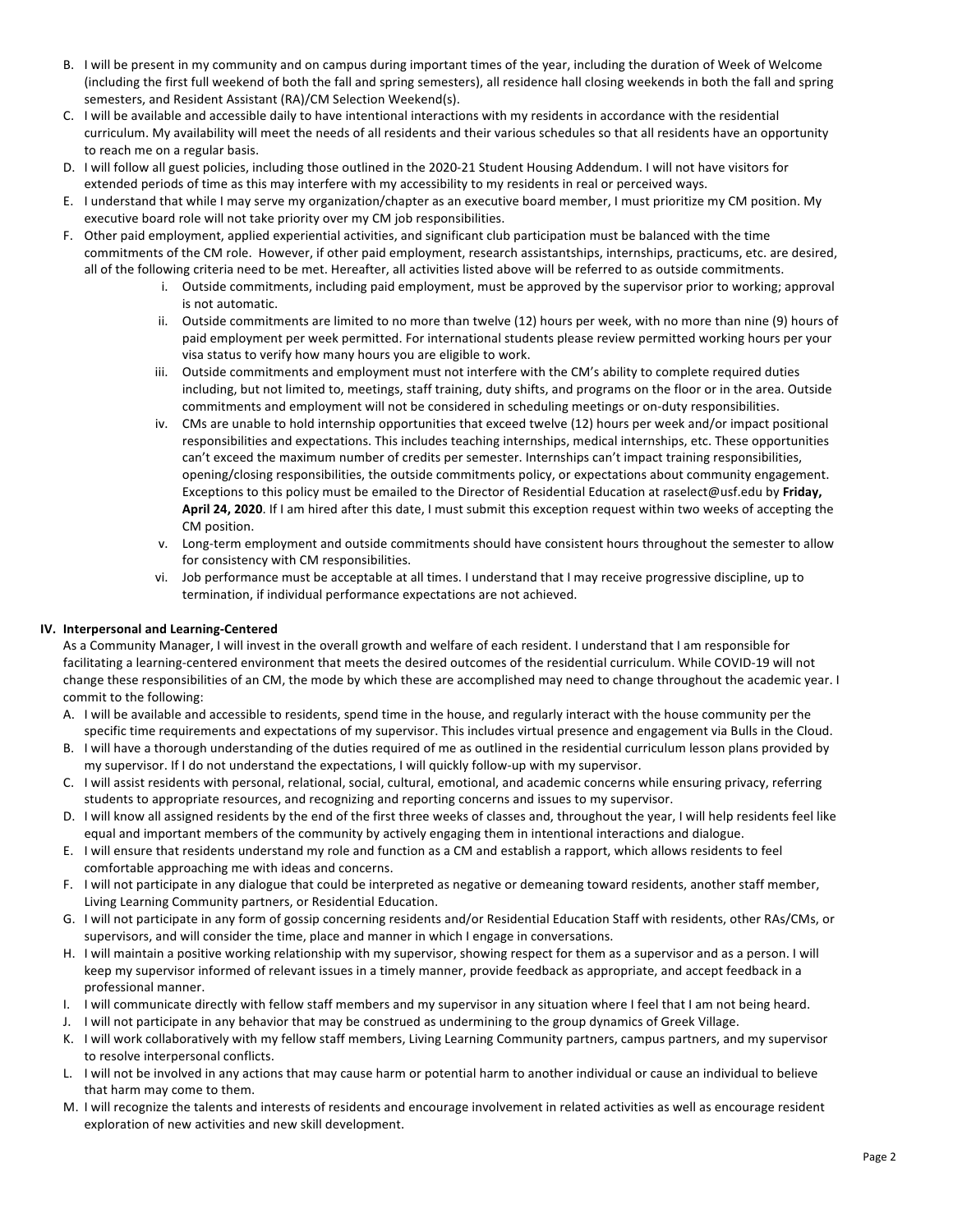- N. I will make residents aware of their roles and responsibilities in the community by explaining and utilizing the Community Standards.
- O. I will enforce policies consistently and without bias or malice.
- P. I will keep residents informed of campus and community activities, including posting notices and keeping materials current.
- Q. I will utilize administrative tasks (i.e. Roommate agreements, Fire, Health & Safety inspections, etc.) as a tool for educational and intentional interactions with my residents.
- R. I will conduct community gatherings as outlined in the residential curriculum and in accordance with my supervisor's expectations.
- S. I will support all Academic Initiative and curricular events that contribute to student learning in the residential communities by attending and encouraging residents to attend and participate. Curricular programs may also include events sponsored by campus partners or Residential Education.
- T. I will support Week of Welcome events and other departmental events in both the fall and spring semesters (i.e. Tunnel of Oppression, House Calls, Choose a Better Word, Last Lecture Series, Living Learning Community events, etc.) by attending and encouraging residents to attend and participate in the events. This includes Bulls in the Cloud and other virtual initiatives.
- U. I will assess the needs of my community and encourage full participation and integration within the house and Greek Village.
- V. I will inform my supervisor of community trends, issues, and learning opportunities through one-on-one conversations and weekly reports.
- W. I will support and attend events planned by other staff members, Hall Council, Residence Hall Association (RHA) and the National Residence Hall Association (NRHH). I will attend Hall Council meetings as expected by my supervisor.
- X. I will serve my staff, Residential Education, campus partners, and members of my chapter/organization as a representative, liaison, advisor, committee member, and other appropriate roles.
- Y. I will maintain a positive and engaged relationship with my Faculty Fellow and Faculty in Residence in my community; I will work collaboratively with the Academic Initiatives Team, and community faculty to include them in community building strategies or resident learning opportunities.
- Z. I will serve as a role model for residents and other staff including but not limited to:
	- i. Upholding all laws, policies, and procedures of the State of Florida, the University of South Florida system, and Residential Education. This includes university and departmental expectations about the use of personal protection equipment, social distancing, and other practices to reduce the spread of germs to maintain a safe university community. This also includes following policies outlined in the 2020-21 Student Housing Addendum.
	- ii. Taking a responsible and active role in Greek Village and campus community.
	- iii. Treating all members of the community and others with respect.
	- iv. Being respectful of others' differences and ethnic/cultural backgrounds.
	- v. Confronting inappropriate behavior in a respectful, assertive, and responsible manner.
	- vi. Being responsible about academic commitments including class attendance.
	- vii. Using all internet and computer related communications (i.e., email, Canvas, Twitter, Facebook, etc.) in an appropriate manner.
	- viii. Maintaining good standing with the university, Residential Education, and the Student Code of Conduct.
	- ix. Utilizing the personal protective equipment (PPE) provided to me by Residential Education to fulfill duties related to my CM position only. I will not use these supplies for personal or academic reasons.

# **V. Occupancy Management**

As a Community Manager, I understand that I play an important role in the occupancy of the house. I understand that I will act as a liaison between the House Corporation and Residential Education Staff. I will:

- A. Manage occupancy and occupancy-related functions: Work with organizational members to promote and market living in Greek Village. I will also collaborate with organizational leadership to clarify and evaluate expectations and requirements for occupancy.
- B. Coordinate, with the Residence Life Coordinator, the completion of individual housing contracts and convey contract-related issues to the residents and chapter.
- C. Assist the House Corporation in filling all vacancies in the house, according to university and chapter policy.
- D. Coordinate the room assignment process and administer changes, through he use of appropriate paperwork, within 24 hours.
- E. Complete roster verification/no-show reports during each semester.
- F. In coordination with the House Corporation, notify and/or communicate changes throughout the year, such as mid-year move-ins and contract releases.

# **VI. Facilities and Operations**

I understand that CMs play an important role in the management and operation of the Greek Village and that my CM responsibilities include:

- A. Educating residents about maintenance and housekeeping roles and resident responsibilities, including the use of School Dude to submit work orders.
- B. Reporting facility concerns through School Dude requests and following emergency duty procedures.
- C. Educating residents about safety and security issues in and around Greek Village.
- D. Educating residents on proper use and function of keys and card access systems.
- E. Reporting emergency situations and enacting emergency procedures when necessary.
- F. Building relationships with and supporting Maintenance and Housekeeping Staff efforts to provide safe, secure, sanitary, and attractive facilities.
- G. Assisting in the effort to control damage and theft, posting damage notices, following up on complaints, etc.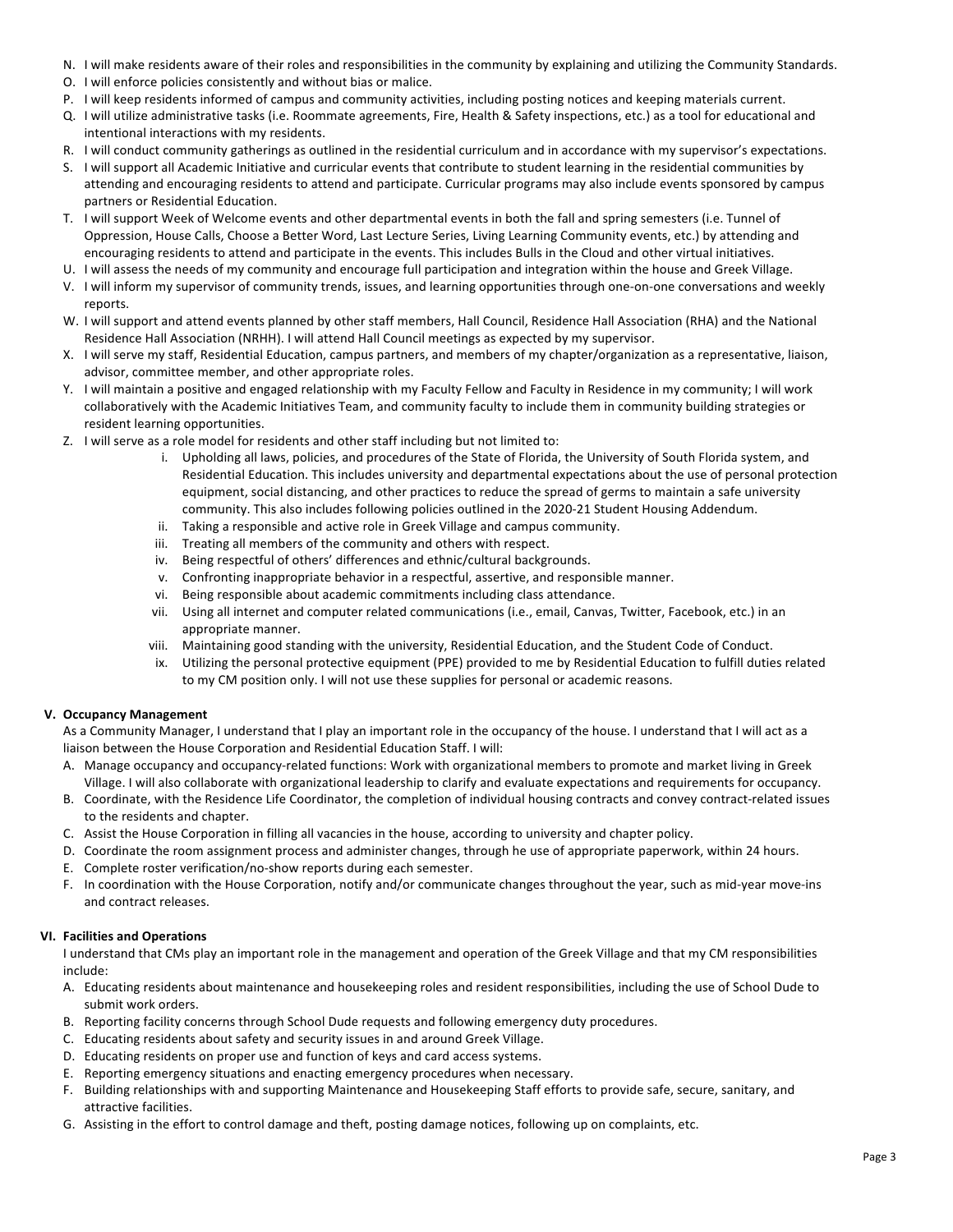- H. Completing check-in and check-out procedures and, in coordination with my supervisor, helping to facilitate room changes in a timely manner.
- I. Ensuring accurate and thorough Room Condition Reports are completed.
- J. Completing Fire, Health, and Safety Inspections.
- K. Not participating in any vandalism/theft, which involves, or is associated with the campus community.
- L. Demonstrating concern for the environment by respecting property, picking up trash, and actively supporting recycling efforts.
- M. Coordinate facilities enhancement projects for chapter-initiated improvements to the structure, grounds, and furnishings of the building. Possess knowledge of the facilities enhancement procedures.

# **VII. Duty**

- A. Weekday duty shifts (Monday Thursday) begin at 5:00pm and continue until 8:00am the following morning.
	- i. I may be outside of Greek Village between 5:00pm and 8:00pm, but only to eat at the closest on-campus dining hall facility.
	- ii. At 8:00pm, I understand that I must be in Greek Village until the conclusion of my duty shift.
	- iii. I understand that I cannot be in class during duty shifts.
	- iv. I must carry the duty phone and respond to any duty call within 10 minutes.
	- v. I understand that as part of weekday duty, I must complete the following rounds as outlined by my supervisor: Social rounds at or near 8:00pm and a second set of rounds at 11:00pm. I may also be required to complete additional rounds if needed or instructed by a supervisor or professional staff member.
- B. Weekend duty shifts (Friday at 5:00pm Monday at 8:00am) are 24-hours/day.
	- i. During weekend duty shifts, I must remain on-campus for my entire duty shift. From 8:00am to 5:00pm I am able to visit the following areas only: The library, Marshall Student Center, Campus Recreation, the USF Publix, and oncampus dining facilities.
	- ii. At 5:00pm, I understand that I must be in Greek Village until the following morning or the conclusion of my duty shift.
	- iii. I understand I cannot be in class during duty shifts.
	- iv. I must carry the duty phone and be able to respond to any duty call within 10 minutes.
	- v. I understand that as part of weekend duty, I must complete the following rounds daily as outlined my by supervisor: One set of afternoon rounds between 10:00am and 5:00pm, social rounds at or near 8:00pm, and a set of rounds at or near 11:00pm. I may also be required to complete additional rounds if needed or instructed by a supervisor or professional staff member.
- C. I understand that duty rounds serve to assess and respond to community safety, security, and behavioral concerns. Rounds are also important for staff visibility and resident interaction.
- D. When completing rounds with another staff member, I must uphold social distancing expectations.
- E. I am to be available to residents as well as to assist Residential Education department as CM On-Duty.
- F. I understand that duty responsibilities rotate among staff according to the needs of Greek Village. Additionally, weekday and weekend duty shifts may vary based on community and supervisor expectations. CMs should take into consideration their obligation to fulfill duty shifts on weekdays and weekends, in accordance with the duty expectations of your community, when scheduling classes or outside commitments. CMs should communicate any scheduling concerns to their supervisor as soon as possible.
- G. I understand that, as a CM, I am expected to follow duty and emergency protocol and procedures.
	- i. Failure to follow emergency protocol or report violations of community standards, housing policies or the Student Code of Conduct that I become aware of may result in progressive discipline, up to and including termination.
	- ii. This protocol includes expectations about duty check-in outlined by the Department of Residential Education and my supervisor.
- H. I understand that I am to communicate with my supervisor, in advance, if I am unable to fulfill a duty shift.
	- i. Failure to report for a duty shift may result in progressive discipline, up to and including termination.
- I. I understand that as a CM I am required to report any violations of campus, local, state, and federal laws and mandates. I must also adhere to the requirements expected of me with the Child Abuse and Neglect statute, Title IX, and the Violence Against Women Act (VAWA).
- J. Leaving campus while on duty is strictly prohibited and may result in termination.
- K. I understand that I am not to use the duty phone to make personal cellular calls or text messages.
- L. While completing rounds and responding to community concerns, I will wear personal protective equipment in alignment with departmental expectations.
- M. I will follow all policies and protocols outlined in the 2020-21 Residential Education Crisis Manual. This includes immediate communication with my supervisor or Residence Life On-Call (RLOC) about student or community concerns, including situations related to COVID-19.

# **VIII. Holidays/Breaks/Closings**

I understand that I share responsibility for staff coverage during break periods and holidays when residence halls and Greek Village are open, such as November Break, Spring Break, etc.: 

A. I understand that Greek Village is open year-round. Before making plans, all vacation/travel requests must be approved in advance by my supervisor. This includes plans during university holidays and breaks. If I depart from Greek Village prior to completion of my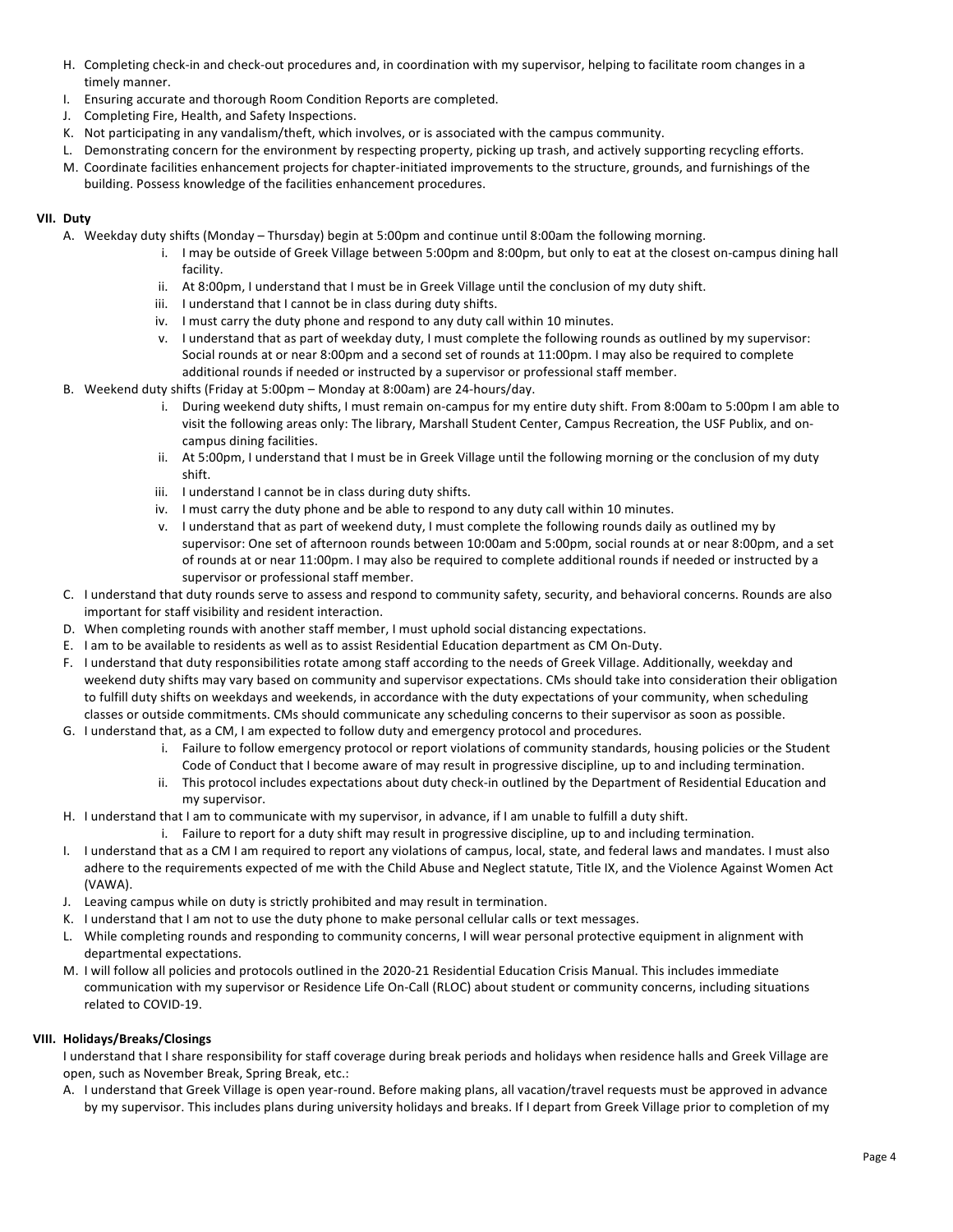duties and before being officially released from my supervisor, I understand this may lead to disciplinary action up to and including termination.

- B. I understand that I may not leave before **7:00pm on Monday, May 10, 2021** at the end of spring semester, and until all my closing responsibilities are complete and/or I am excused by my supervisor.
- C. Residential Education operates several 12-month residence halls, including Greek Village. As an employee of Residential Education, I may be asked to serve in an on-duty capacity during university holidays and break periods. This includes November Break, Winter Break, Spring Break, etc.
	- i. When serving on-duty during break periods, I will adhere to the specific policies and procedures for break duty as outlined by my supervisor and Residential Education.

## **IX. Alcohol and Other Drugs**

As a Community Manager, I understand that illegal and/or irresponsible behaviors that include the use of alcohol or other drugs on or off campus may affect my CM status and lead to termination. Here is a sample list of expectations that will, if violated, result in termination from my CM position:

A. All CMs in regard to alcohol and drugs:

- i. I will not consume alcohol while on-duty or performing other duties in relation to my CM position.
- ii. I will not possess, use, or produce false identification.
- iii. I will not purchase or supply alcohol for persons under 21.
- iv. I will not consume alcohol with underage staff members or students.
- v. I will not possess or use illegal drugs.

## B. Underage CMs:

- i. I will not possess, consume, or distribute alcohol per state law.
- C. CMs over 21:
	- i. I will not accompany any underage staff members or students to a bar or party and consume alcohol.
	- ii. I will not consume alcohol and then attempt to handle crisis situations. Instead, I will contact another CM to confront the situation if necessary.
	- iii. I will not purchase or supply alcohol for persons under 21.
	- iv. If after consuming alcohol on-campus or off-campus, I will go straight to my room and limit my interactions with others to an absolute minimum upon returning to Greek Village.
	- v. I will notify my supervisor if I have consumed alcohol and am not able to respond to an emergency situation when asked.
	- vi. I will exercise responsible drinking as an CM, and know that I am always a role model and mentor.

# **X. Keys and Access**

- A. I understand that the misuse or misplacing of master keys, USF ID cards, and any work-related keys, access, and housing-issued identification may result in progressive discipline, up to and including termination from the CM position.
- B. I will follow university policy in regards to identification card use and will not give my identification card to others.
- C. As part of my responsibilities, I agree to the terms listed in the KeyTrak Student Staff Agreement outlined below and understand that I am responsible for knowing the policies and procedures for using KeyTrak.
	- i. Keys are to be accessed only when necessary. Student Staff should only access keys deemed necessary by their position and supervisor. Failure to follow procedures regarding key access may result in documentation, probation, termination, criminal charges, and/or referral to the Office of Student Conduct and Ethical Development.
	- ii. Student Staff can only access keys after given permission from a professional or graduate staff member in the following situations:
		- Resident lock outs, given that the CM has consulted with the desk staff to verify the identity of the resident and that the temporary key is unavailable.
		- Access to emergency facilities equipment.
		- Mailroom keys, programming spaces, area offices, etc.
		- Other uses only as directed by a professional or graduate staff member.
	- iii. Student Staff are not to enter a resident's room without that resident or a professional staff member present, unless directed to do so by a professional staff member. Any violation of this policy may result in immediate termination.
	- iv. Keys should only be taken out when necessary and returned immediately after use. Lost keys may result in progressive discipline, up to and including termination, and/or referral to Office of Student Conduct and Ethical Development. The student staff member may also be responsible for cost associated with the lost key(s).
	- v. KeyTrak lanyards must be worn around the neck at all times.
	- vi. Before and after removing or returning a key to KeyTrak, I will utilize an alcohol wipe to sanitize the touchscreen and fingerprint reader.

# **XI. Additional Policies**

A. I recognize that the CM position is security-sensitive and therefore requires successful completion of a background check prior to being hired.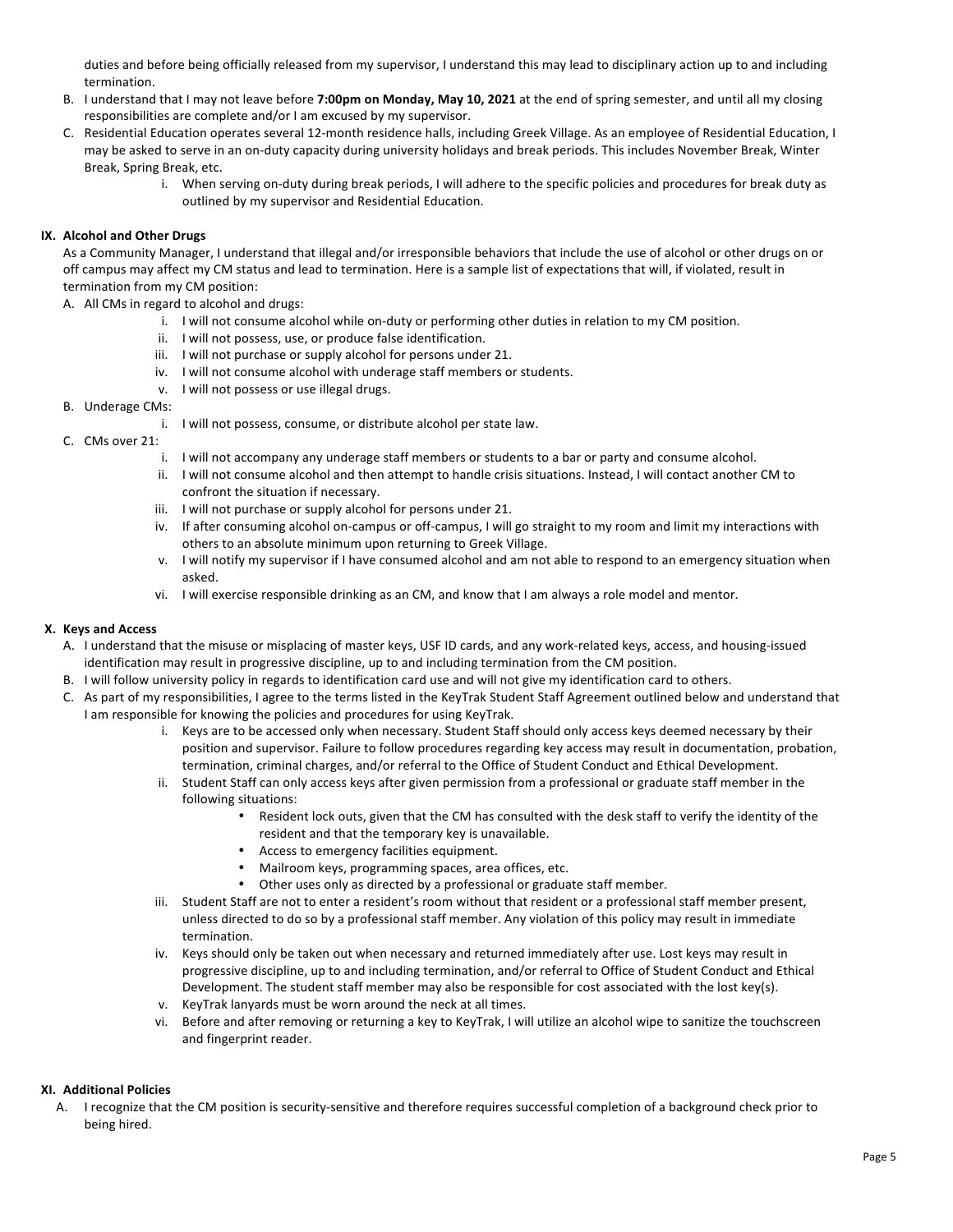- B. FERPA & Buckley Waiver: I authorize and consent to the release of my records which shall include my GPA, confirmation of enrollment, and conduct status at the University of South Florida for the purpose of verifying my qualifications for a Community Manager position.
- C. I understand that I am responsible for information to which I have access. This may involve following office policies regarding security access to paper documents, computerized files, keeping printouts in locked cabinets (i.e. Room Condition Reports, rosters, etc.), periodically updating passwords, and ensuring that computer terminals are properly signed-off when not in use. I understand that I am responsible for protecting access passwords and complying with password management practices.
- D. I understand that as a staff member of Residential Education, I will have to perform specific duties with emergencies (i.e. weatherrelated, psychological, physical, etc.). I will follow all procedures outlined by Residential Education and/or my supervisor, and communicate with my supervisor if I am unable to fulfill emergency responsibilities.
- E. I will appropriately communicate emergency procedures and protocol to my community.
- F. I will direct residents to official university communication channels for all COVID-19 updates, including the:
	- i. USF COVID-19 Website
	- ii. Official memos from Housing & Residential Education
	- iii. My supervisor or housing@usf.edu for questions related to housing
- G. I will be on time and fully participate in weekly staff meetings. I will also meet the deadlines prescribed by my supervisor.
- H. I will not speak to any media/communication outlet as a representative of the university or Residential Education.
- I. I will not misuse any Residential Education or Hall Council funds.
- J. I will not accept personal gifts or donations. This includes, but is not limited to, accepting or taking items from students during closing.
- K. I will comply with all reasonable work-related requests of my supervisor.
- L. I will follow the additional expectations asked of me by my supervisor.
- M. I agree to follow all established protocols and expectations. This includes the 2020-21 Student Housing Addendum and all policies outlined in the USF Housing Contract Terms, Conditions, and Responsibilities.
- N. I understand that this agreement, or any part of this agreement, is subject to change at any time during my term.

## **XII. Personal Conflicts of Interest**

## Introduction

The University of South Florida, Residential Education's mission is to promote the personal and academic development of students. To carry out this mission, all relationships between students and staff should be guided by the principles of professionalism, integrity, mutual trust and respect. Any relationship that calls these principles into question jeopardizes the ability of the university and our department to effectively carry out our mission and maintain public trust.

#### Statement of Consensual Relationship Policy

It is a violation of the Community Manager Agreement for any CM employee to engage in an amorous, dating or sexual relationship with a student/resident or another employee when one of the individuals involved has direct professional influence or is in a position to exercise authority over the other in any way.

A member of Residential Education is considered to have direct professional power or be in a position to exercise authority over another individual when they are in the position to do any of the following (these are examples, but this list is not necessarily exhaustive):

- Supervise a student or staff member in any capacity, including evaluating work performance and having the ability to hire or provide disciplinary sanctions to, including terminating, an employee.
- Influence a student's employment, graduate assistantship, housing, or any other university activity.
- Advise students on academic and personal issues.
- Document a member of the university community for alleged violations of the Code of Conduct.
- Have access to rooms and apartments through master keys.

Consensual relationships existing between individuals—neither of whom has direct professional influence or is in a position to exercise authority over the other in any way —are not prohibited by this policy. 

Consensual relationships that may exist prior to establishing a direct authority relationship or that exist after establishing a direct authority relationship both require disclosure. A self-report must be made to the supervisor, who may be required to divulge the relationship to their supervisor. Once the Residential Education administration learns of a romantic or sexual relationship, whether through self-reporting or otherwise, it will take immediate steps to eliminate the power or authority of the one individual over the other. This may be accomplished by reassigning duties or responsibilities or requiring withdrawal from a committee or moving one of the persons involved to another community. Both parties are equally responsible for reporting the existence of the relationship to the appropriate supervisor as soon as a direct authority relationship exists. If the individuals involved fail to comply with this policy, or if the relationship is not self-reported, this may result in progressive discipline, up to and including termination from the CM position. If you are unsure as to whether any potential conflict exists, consult with your supervisor immediately.

Please refer to USF System Policy Number 1-022, Consensual Relationship Policy. Online location: http://regulationspolicies.usf.edu/policies-and-procedures/pdfs/policy-1-022.pdf